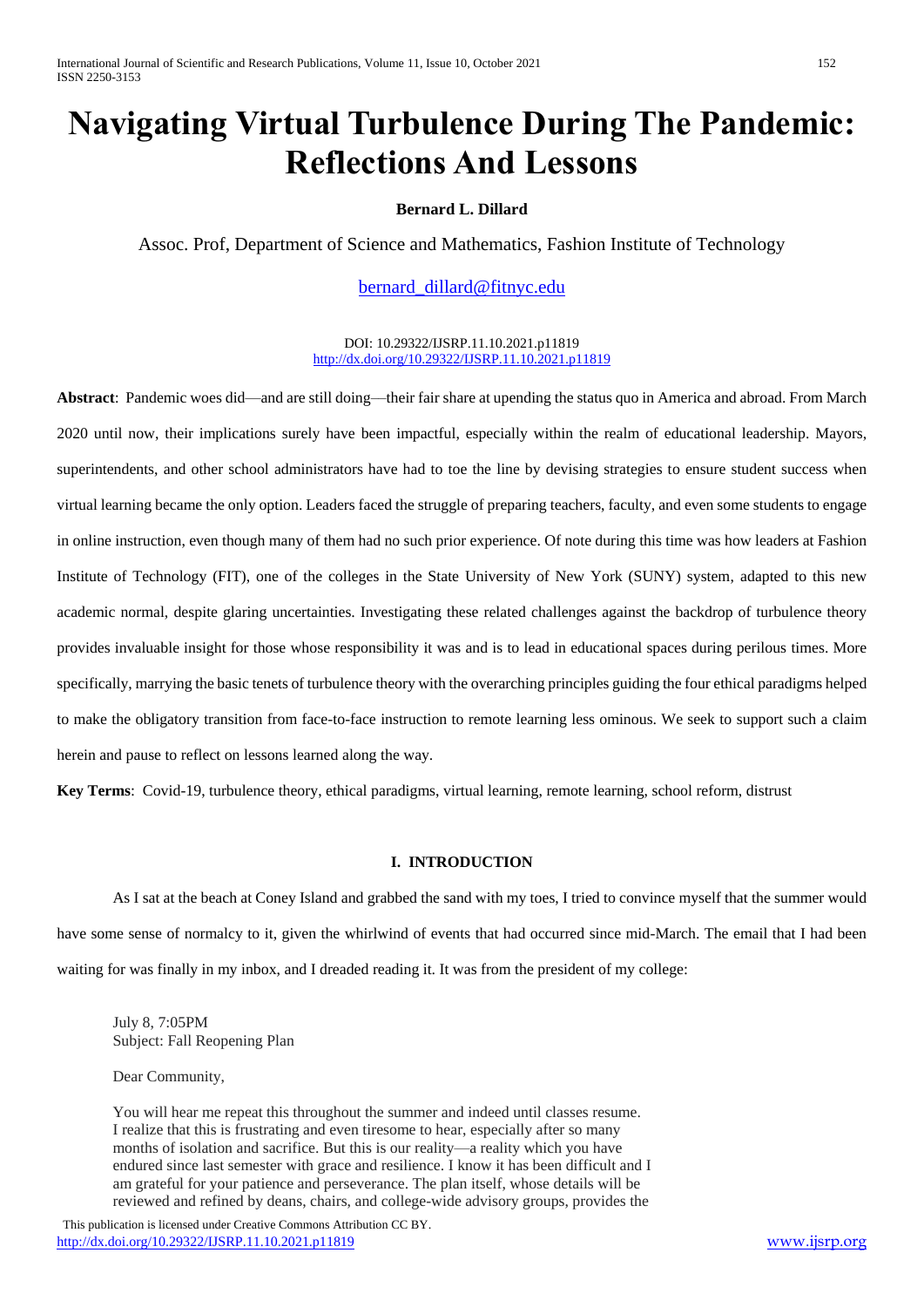parameters of the college's academic and work environment for the fall semester. Although it addresses a wide range of concerns, it is, inevitably, a compromise that reflects the limitations imposed on us by Covid-19.

As one might expect, my beachfront bliss and relaxation gave way to concern and a bit of angst, not knowing how the academic needs of students would be effectively met in the coming fall term. While many grappled with how to address such a tentative situation within the public and private school sectors, Covid challenges were just as prominent among leaders at the university level. As a faculty member at FIT, I was caught in the middle of meeting demands from campus leadership––which had its own demands to meet from the SUNY system––and delivering quality instruction to students via a platform many of us had never used before: virtual learning. It was this reality that provided the most chaos and institutional turbulence that would have to be mitigated.

# **II. TURBULENCE DEFINED**

Having obvious roots in the world of aircraft flights, turbulence theory as an academic idea may be applied to any field and any organization. Stemming from Steven Gross' unsettling experience on a flight, the theory as applied to educational circles serves as a metaphor, describing how leadership calibrates the severity of challenging issues and how it contextualizes a problem as strategies are explored to move to less chaotic waters (Shapiro et al., 2008). The theory, when viewed in light of threat levels to the organization, can help guide decision-making measures to increase probabilities of a "smooth landing." In the current case of providing adequate virtual instruction during the pandemic, factors contributing to the chaos were and are tremendously complex. In particular, city leaders, educators, administrators, and students alike scrambled to keep pace with the academic demands amid such a bumpy transition into virtual spaces. On the continuum of the varying strata of turbulence classification, one may easily make the case for dubbing the transition to virtual learning on the college campus during the pandemic as severe, one step shy of extreme, the most drastic level; at severe, the whole operational flow seems at risk, and problems are so dire that normal administrative actions seem insufficient (Shapiro & Gross, 2013). The decision to close all public and private schools in Kenya and require that all students repeat the grade would indeed qualify for the extreme designation on the turbulence spectrum, as leaders felt its ability to meet the needs of students was not sufficient given teacher preparation levels (Dahir, 2020).

## *Positionality*

Of particular note within the turbulence theory framework is that of positionality, especially in this instance of virtual pandemic learning. Positionality refers to the notion that stakeholders and students may have varying responses to the unrest based on how close they feel to it (Grooms, 2019). This is an integral component in the navigation of chaos because administrators need to know how to prioritize in order to minimize the effects of the unrest across various groups. In the case of virtual pandemic learning, the president and other campus leaders had to be cognizant of how various constituents would react to the suspension of classes and full transition to virtual learning. Though all students would feel some degree of discomfort, first-time freshmen would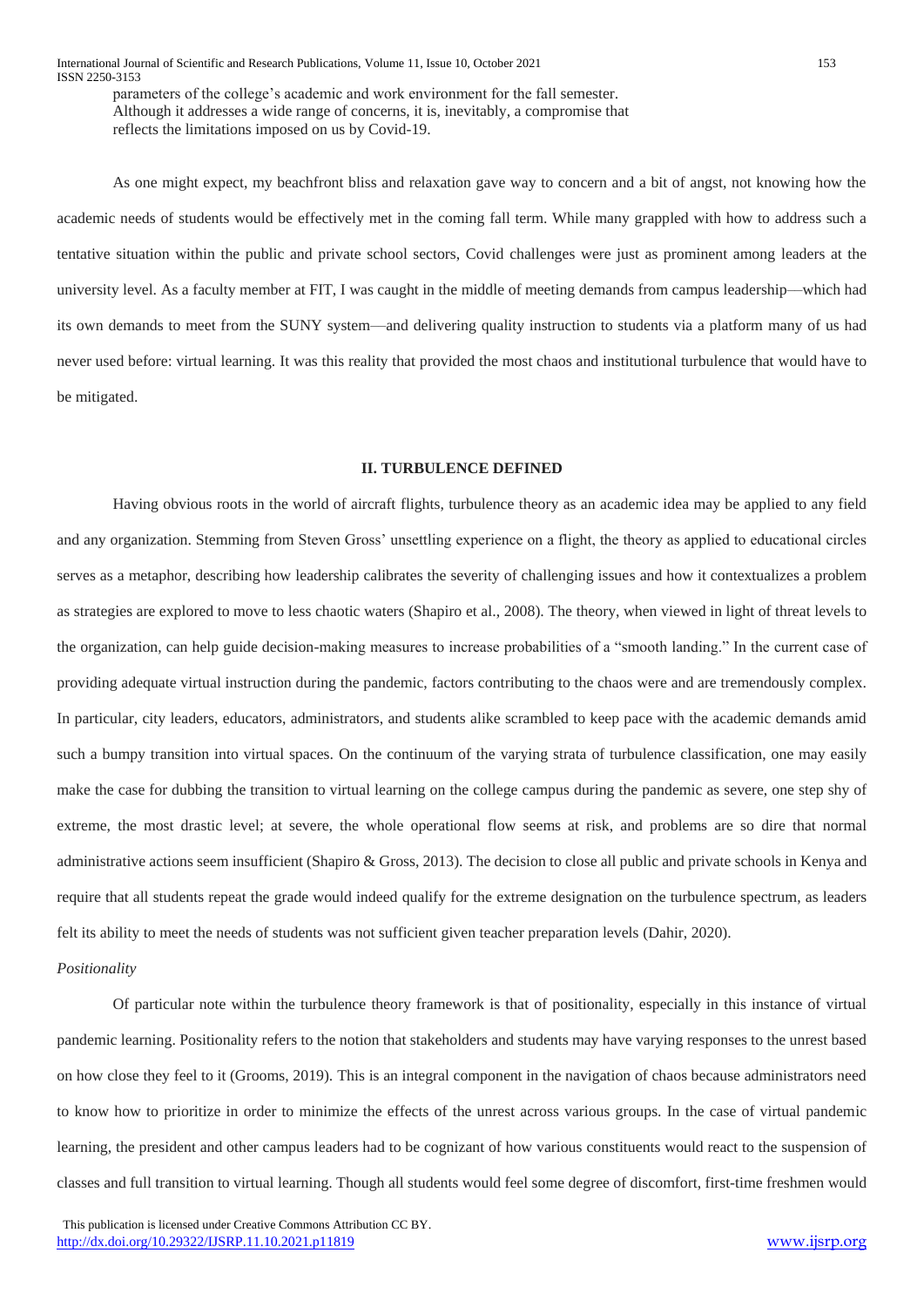probably be affected the most since they would have to stay home and juggle college-level courses with no on-campus interaction. In addition, students who are disabled would face a number of challenges, depending on the type of disability (e.g., the Deaf community). Most instructors would feel the virtual heat, but those who never taught virtually before (and vowed that they never would!) would probably experience a great deal of angst. Campus leadership, then, should be well aware of how turbulence would affect different constituents differently at my college and be prepared to act accordingly.

## *Stability*

Administrators further had to consider how the notion of stability contributed to maintaining manageable turbulence levels. Strictly, stability refers to how unchanging or firm something is or how equilibrium is preserved. With respect to virtual learning, it became vitally important to consider factors that would threaten such a notion. For example, how would administrators address the reality that not all students would have access to consistent internet service or one with enough Broadband to support video cameras and downloads. The same would hold true for instructors––especially adjunct instructors, who may not be able to afford such speedy internet services either. Too, because of Covid, students' home life may be shaky, in that they may have to care for siblings (or even parents) during instructional time. How do instructors take this instability into account since students are not on campus to focus in a normal classroom? This also would hold true for instructors, even those who are tenured and ranked. If they have children and no childcare services are available, this may threaten the sense of stability and affect the quality of instruction being delivered.

#### *Cascading*

Referencing the downward flow of running water, the notion of cascading takes into account the fact that "challenges rarely occur in isolation but are dynamic, resulting from interacting forces and events" (Conrad & Klomes, 2021, p. 108). These changing forces often require administrators to aim at moving targets that make turbulence more elusive and problematic. Administrators had to consider various situations that morphed and changed as days progressed during virtual learning during the pandemic. Regulations from SUNY had to be updated regularly as the Center for Disease Control updated its advice concerning staying ahead of the curve on virus safety measures. This could affect students' and instructors' sense of well-being, not knowing when the mandatory virtual experience would come to an end. In addition, students, instructors, and their families may have contracted the virus at any point during the semester, which could cause changes in how instruction is delivered or received. Further, if a student has to eventually get a job to support the family during Covid, this adds to the stress that students must contend with and can affect virtual performance.

# **III. VIRTUAL LEARNING VIS-À-VIS THE FOUR ETHICAL PARADIGMS**

#### *The Ethic of Care*

 This publication is licensed under Creative Commons Attribution CC BY. <http://dx.doi.org/10.29322/IJSRP.11.10.2021.p11819> [www.ijsrp.org](http://ijsrp.org/) Arguably, remote learning in and of itself warrants a certain level of compassion on the part of instructors, but virtual learning during the pandemic was relentlessly brutal. Unlike online classes, which are typically asynchronous, virtual classes tend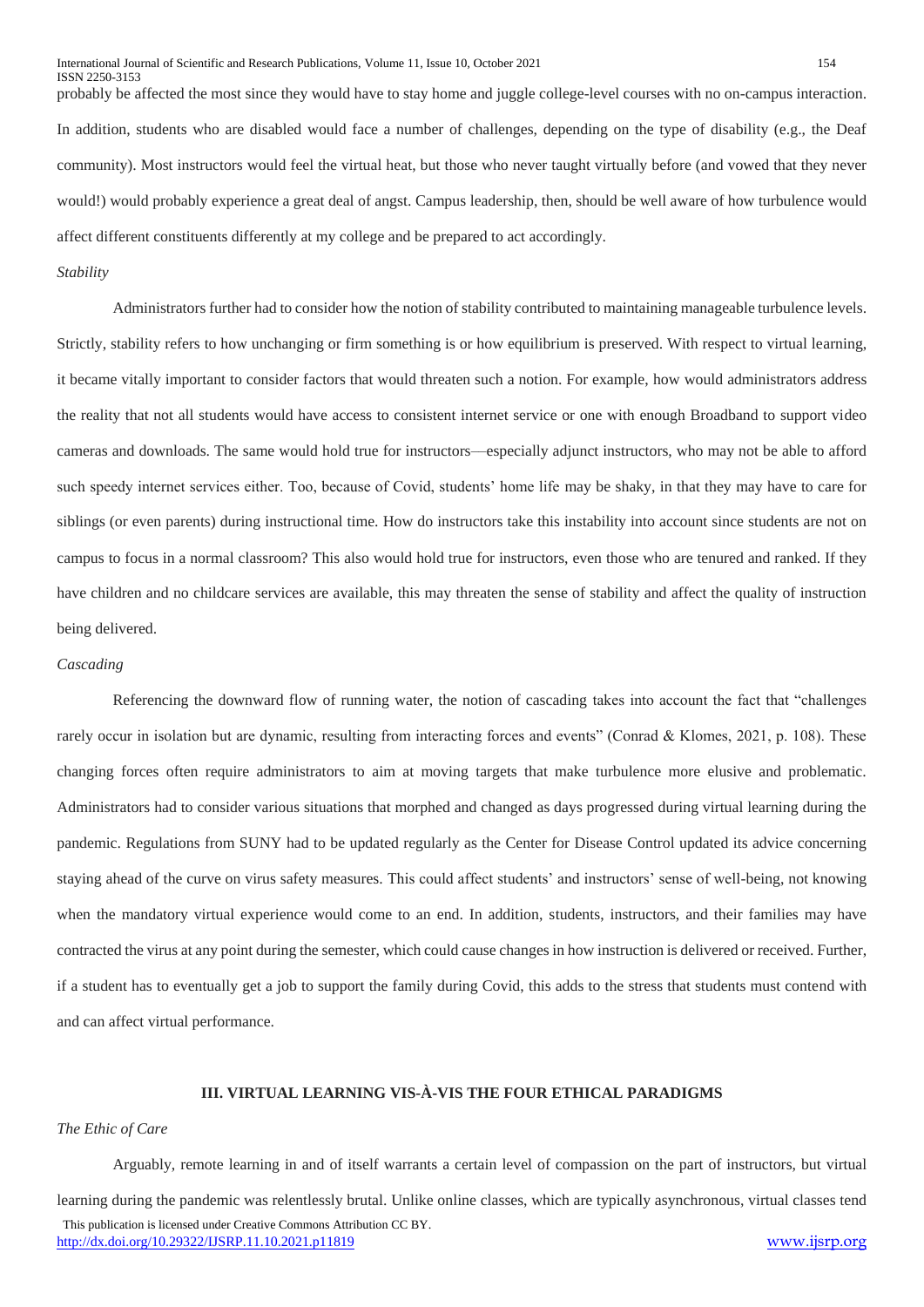to occur in real time. Administrators reminded faculty that international students comprised about 11.9% the student population. Some come from as far as South Korea. Consequently, this meant attending class during real time could mean they could be attending during the wee hours of the morning. Although classes were still conducted during the regular eastern standard time, those overseas could watch the recorded lecture and turn in any assignments within 24 hours of the live class. With respect to grading, instructors would perhaps consider only using some of the assignments in a category toward the grade (e.g., use only 3 out of 4 quizzes). This keeps the standard for the class at a high level but allows for students to navigate through turbulence they may be feeling at any point during the class. Since students may have had to learn various course meeting platforms (Blackboard, Zoom, Webex), instructors remained somewhat lenient in participation grades to account for students' learning curve. In all, helping students understand that they are being considered with concern would help to get them make it through.

## *The Ethic of Justice*

Viewing the virtual experience during the pandemic through this lens is much tougher. Administrators kept tuition and fees relatively intact for students during the semester. The university, at the end of the day, still had expenses that confronted it, and students had to still pay for tuition, even though they may not have had access to certain services. To stay afloat as well, administrators required all instructors to become proficient with the intricacies of conducting class virtually. There was no room for negotiation. Whether they were veterans at teaching remotely or mere amateurs, the administration allowed for no excuses when it came to preparing for instruction in that regard, even though instructors only had one solid week to make the transition. Further, students were required to keep up with all coursework, independent of shoddy internet service. Though provisions were put in place to assist with difficulties that students may have experienced, they would still have to find a way to negotiate it eventually and do the work.

## *The Ethic of Critique*

It became quickly apparent that administrators had to consider addressing inequities that revealed themselves during this most unsettling time, which allowed them to invoke basic tenets of the ethic of critique (Shapiro & Stefkovich, 2016). This one best guides my thinking because it gets at leveling the playing field for all students as it relates to grading during such an unsettling time. As such, administrators questioned the impact of grading to reduce turbulence that students experienced in that regard. As a result, students were able to self-select grades at the end of the semester that they wanted to change to "Satisfactory" (S) instead of keeping the grade that was earned. This excluded courses in capstone courses or those which may would impact their financial status at the college. This administrative decision was major, as it allowed the bar of the class to remain high but allowed rigid policies to be questioned and adjusted, given the critical circumstances. Also, how would instructors change their policies to mitigate cheating in virtual spaces? Many instructors had to change how they evaluated students' knowledge in some cases. Cheating would become more of a reality with students, as they could communicate with fellow students during assignments (i.e., take pictures of assignments and text to friends). As a result, some instructors changed the format of quizzes and exams (which they would not have

ordinarily done) to account for such a reality.

 This publication is licensed under Creative Commons Attribution CC BY. <http://dx.doi.org/10.29322/IJSRP.11.10.2021.p11819> [www.ijsrp.org](http://ijsrp.org/)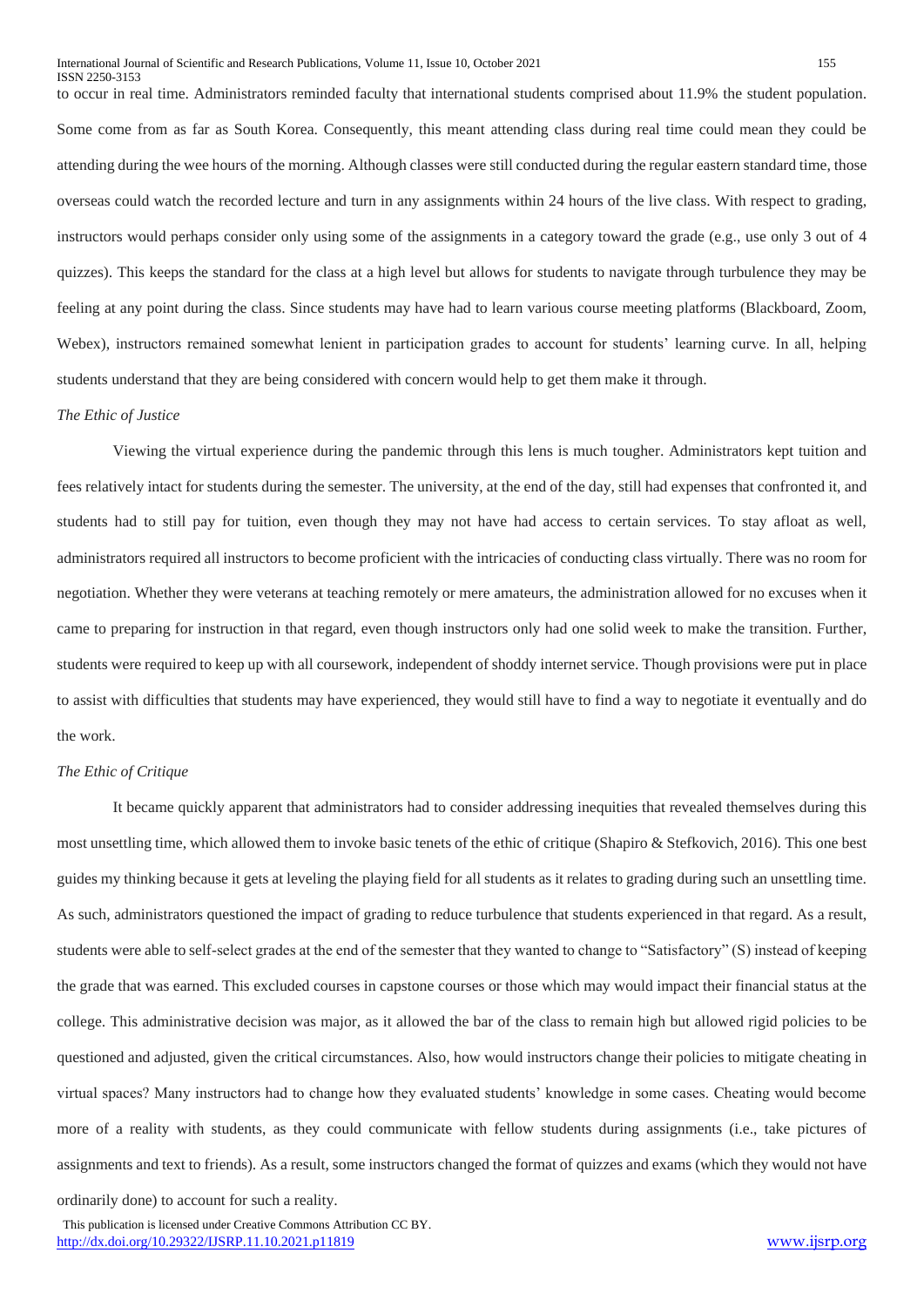How would administrators deal with varying expectations within the community concerning what would be best for students, faculty, and staff? Through a series of emails, leaders would keep all members of the community abreast of decisions pondered and made every step of the way. In addition, administrators conducted a series of virtual town hall meetings, in which those in attendance would have the opportunity to engage with campus leadership and ask questions civilly through online chat about difficulties they faced about the virtual experience during the pandemic. Department and division representatives also met as units to discuss the same. Union representation joined in on meetings so that its voice would be able to be heard on behalf of fulltime as well as part-time faculty. Having these periodic meetings helped the administration keep its finger on the pulse of the brewing problems all in an effort to keep the best interest of the students at the forefront.

## **IV. A HISTORY OF SCHOOL REFORM AND DISTRUST**

Although some form of distance learning can be dated by to the mid-19th century with the post office serving as the medium of education, significant inroads into provided such learning were gained via the use of television. In 1933, the *Daily Iowan* announced that the University of Iowa would offer television courses in the upcoming fall semester, a first offering of any college department in America (McKune, 1966). After such ground-breaking advances in this type of instructional mode, conventional schools, universities, and colleges began to adopt similar means of teaching outside of the traditional classroom, offering services from kindergarten through graduate school (1966).

Nestled between course offerings via television and computer platforms using internet is the notion that America's schools were failing and needed some sense of rebooting. The Sputnik launch, which placed Russia ahead of all other countries in the race to space, provided the much-needed catalyst to awaken America's sense of competitiveness on the global stage (Law, 2009). This aspect of reform strengthened technology's role in revolutionizing America's educational landscape, including a new method of content delivery. The country in this respect was getting its footing back and was on Russia's heels in becoming the world's leader on the educational front.

The advent of the computer and invention of the World Wide Web made distance learning even more of an attraction in leveling the educational playing field and making content acquisition less of a challenge. With the University of Phoenix and Jones International Universities leading the way in the late twentieth century by offering postsecondary degrees and becoming the first fully accredited web-based university, respectively, other universities followed suit and made distance learning a priority in their educational mission (Casey, 2008). Tremendous strides have been made in the world of digital learning since then, with colleges and universities making valiant efforts to make learning accessible to students, especially those in underserved communities. As of fall 2020, data reveals that there were approximately 8.4 million students enrolled in a bachelor's degree-seeking program, about 100,000 students shy of numbers from the year before (Hanson, 2021). Needless to say, distance and remote learning has contributed

significantly to education reform and its place in the fabric of America.

 This publication is licensed under Creative Commons Attribution CC BY. <http://dx.doi.org/10.29322/IJSRP.11.10.2021.p11819> [www.ijsrp.org](http://ijsrp.org/)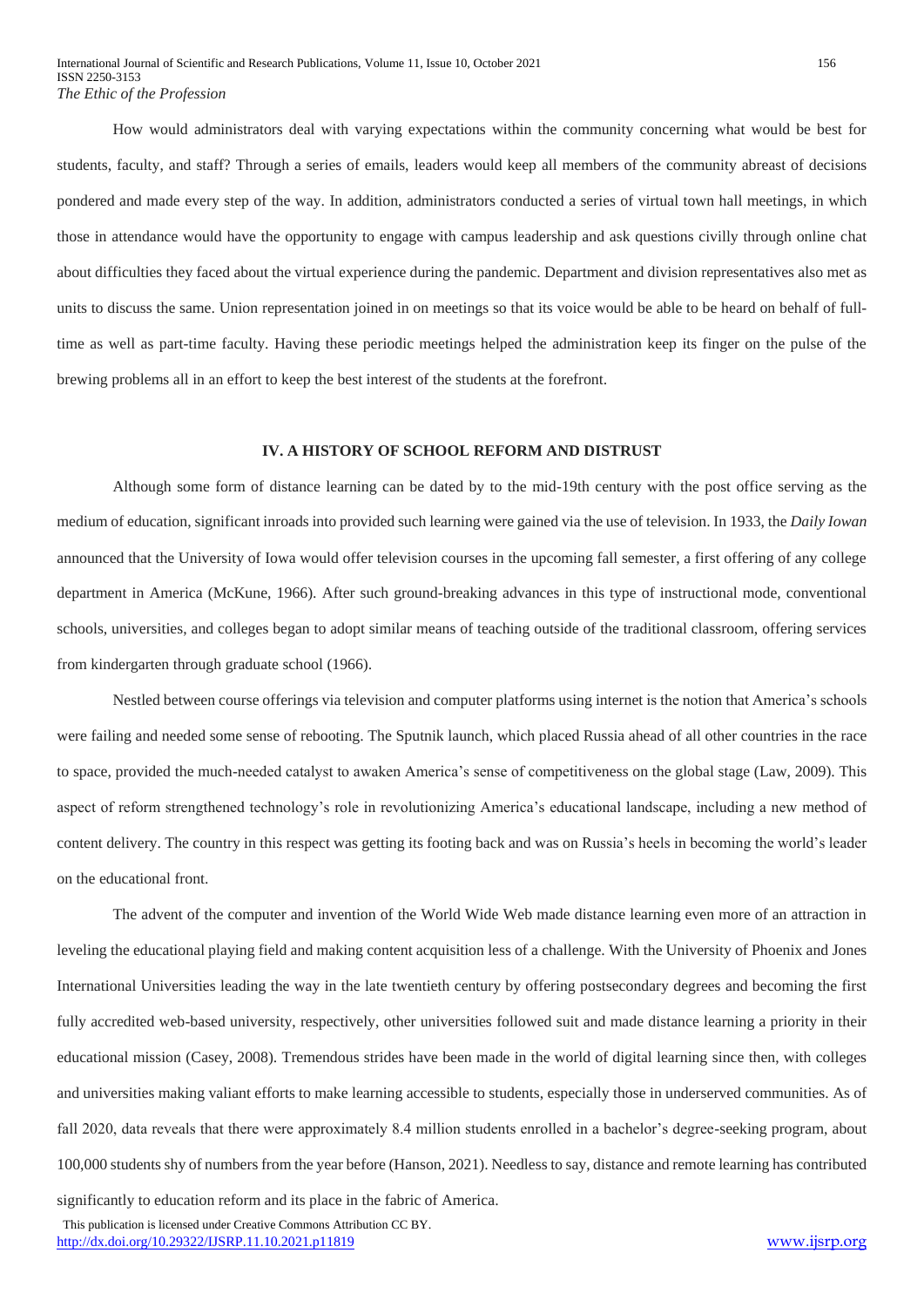During the 1918 (Spanish) flu, schools most schools shut down for weeks to four months; New York City, New Haven, and Chicago were the only three major cities that kept their schools open during this time without any time of closure (Markel, 2020). While students remained at home, very little education-related work was completed; though teachers would send work home, students generally got jobs and worked until school restarted. Schools that remained open in the three cities mainly did so on the advice of health officials, who remained convinced that schools were generally better sanitized and cleaner than students' homes (2020).

When the H1N1 (swine) flu of 2009 reared its ugly head, roughly 700 schools closed initially to proactively guard against threats posed by the virus. After the Center for Disease Controls advised that schools should remain open and address individual cases of student or teacher infections, federal officials left decisions regarding closures up to states and local leaders; after the initial panic, schools began reopening, with serious cases having schools closed for no more than fourteen days (McKenna, 2009). Fourteen days was the longest any schools were to remain closed, and some semblance of a home-schooling plan had to be on hand in case worst fears became reality (2009). Fortunately, colleges did not close because administrators showed little to no forethought with regard to navigating the turbulence of forging ahead with coursework if situations exacerbated. Out of 50 leading higher education institutions, only one made any mention on its website of employing online learning as a way to mitigate the deleterious effects of the swine flu on its students' educational advancement (Meyer & Wilson, 2011).

Naturally, parents are concerned whenever talk of school closures abound. Extended closures affect parents' work schedules, daycare plans, and ultimately their income. In Milwaukee, leaders' wishy-washiness with sticking with their guns related to closures related to the swine flu caused parents to balk. Officials tried out different closure strategies because of the virus, shifting agreed-upon mitigation plans several times in a short period (Navarro, Kohl, Cetron, & Markel, 2016). This lack of consistent commitment on the part of leaders did much to fuel a sense of distrust among parents and school systems. Even in the midst of catastrophic times involving health crises, parents still expected officials to keep them in the loop of all things related to school closures. Parents' sense of confidence and trust appeared to diminish when officials made it difficult for parents to keep adjusting to new norms within short periods of time. One learns that communication is key even in the most turbulent of educational situations.

## **V. A NECESSARY COURSE OF ACTION**

Considering the impact of educational reform and a review of the multiple ethical paradigms, I would have handled some of the situations similarly and some differently if I were an administrator. I am a staunch supporter of allowing students to change some of their course grades (within university guidelines) to "Satisfactory" during pandemic semesters. As they may not change failed grades to such, it keeps the standard of the course at a high level but allows for flexibility during such an unstable time.

Further, the president was wise to institute periodic town hall meetings to keep faculty, staff, and students abreast of the latest goings-on with the college's plans amid pandemic months. Although many of the items of discussions were controversial, the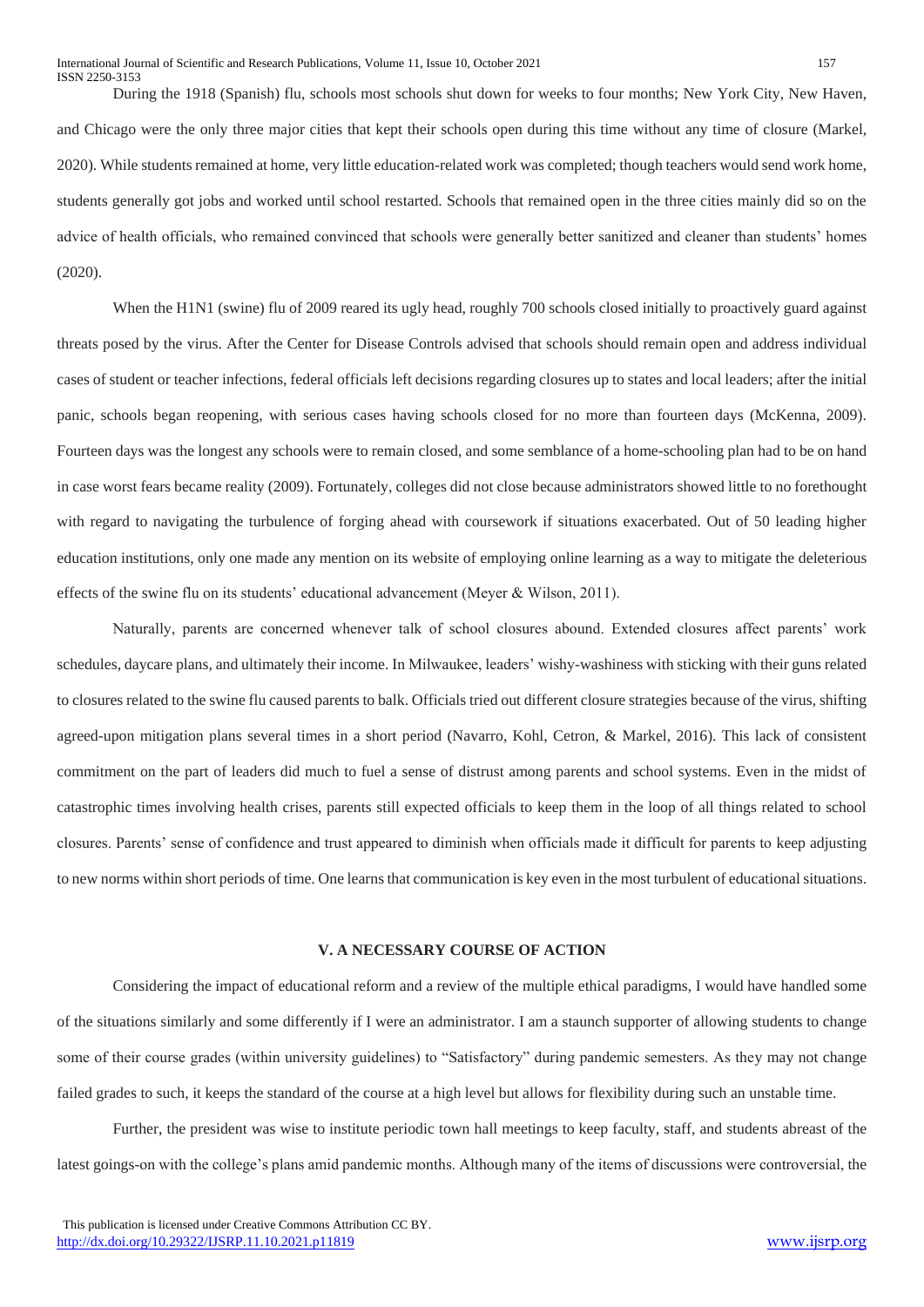lines of communication were key to ensuring stakeholders remained apprised of policies that affected them. It was vital that campus leaders had separate town halls with students and parents in light of circumstances as well.

Though it may have seemed unfair and harsh, I stand by the decision on behalf of the administrators to require all full- and part-time faculty become skilled in teaching remotely. This is done to keep the best interest of the student in mind. Students paid for a quality education and should receive such, even in perilous times. From this perspective, this ensures that students do not lag behind and are able to stay on the road toward finishing the degree in a timely fashion.

It was imperative for university officials to consider the pandemic seriously and take steps accordingly to mitigate adverse effects associated with the virus and its challenges. In the case of my college's response overall, a "coordinated set of strategies [was] very likely needed while business-as-usual thinking need[ed] to be suspended" (Gross & Shapiro, 2004). The only constructive turbulence needed, outside of that which already precipitated the dilemma, was mandating that faculty be trained for remote learning. Despite the fact that some full- and part-time faculty never may had taught in this fashion before, they had to address their apprehension regarding such, bite the bullet, and make education happen.

## **VI. LESSONS LEARNED**

One primary take-away is that one should always stay ready as an administrator or school leader. The only real turbulence is the turbulence that comes from not preparing for turbulence. One can safely assume––at any level in an organization––that turbulence is sure to occur. Failure to acknowledge such as a leader is unfortunate and is a clear sign of administrative myopia. Further, even though leaders may have plans for turbulence mapped out in general, they should learn how to master the art of adjusting. In keeping with the metaphor of turbulence in flight, pilots or sailors become adept over time at mastering the art of making midcourse corrections as they make their way to a desired end. Implied in the term is a "need for exquisite awareness of your current location, your strengths, vulnerabilities and foibles, and an ability to collect and digest a wide array of information" (Kalet, 2014). All school leaders should hope to become one of those who "fly their planes" or "steer their ships" in such a fashion, so as to minimize harm, proactively lead, and lessen the effects of the turbulence that will inevitably arise.

Until then, grabbing the Coney Island sand with my toes will be the only extent of turbulence that I hope to experience for the rest of this and the next few summers.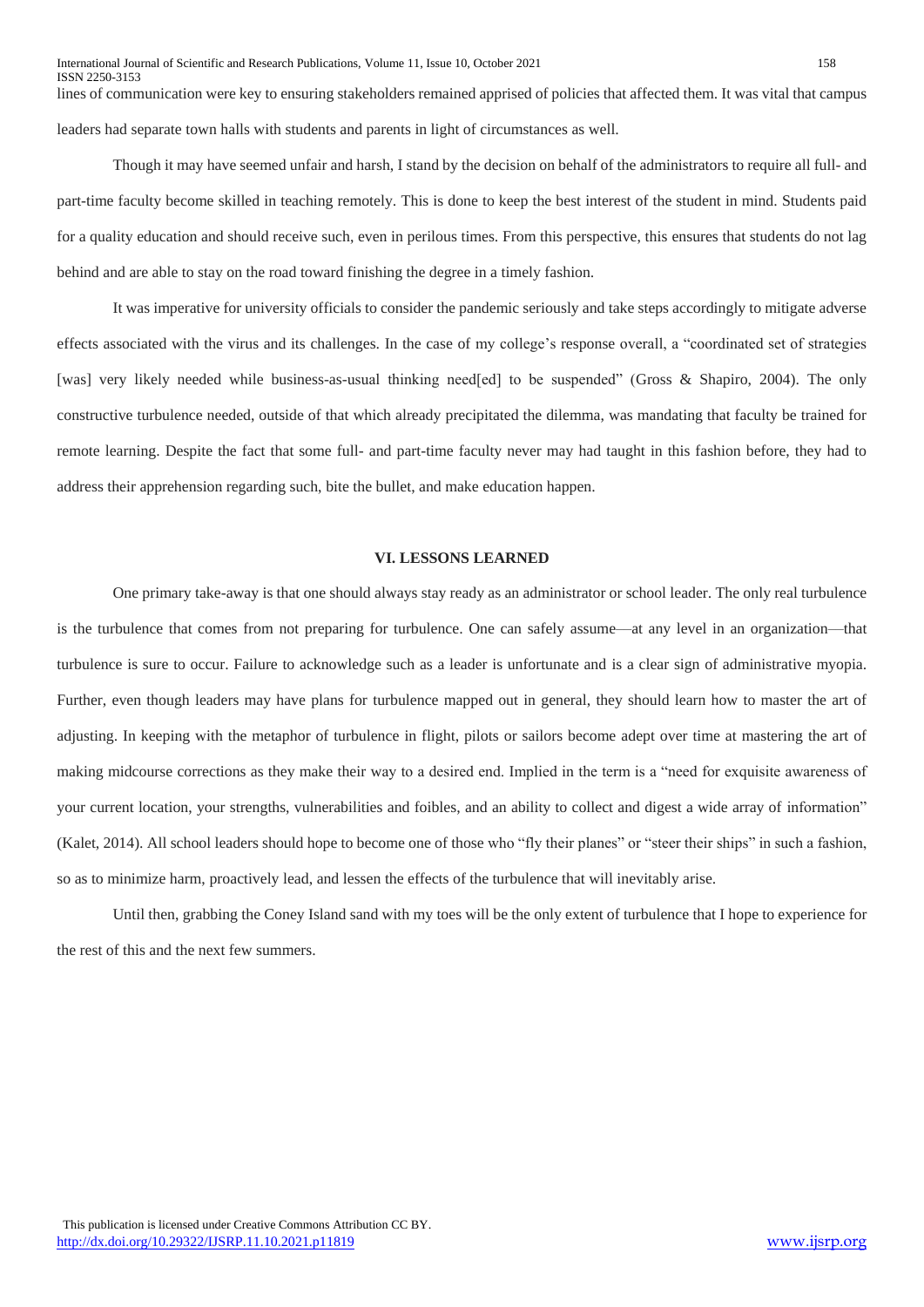## **REFERENCES**

Casey, D. M. (2008). The historical development of distance education through technology. *TechTrends*, *52*(2), 45-51.

Conrad, D. L., & Klomes, J. (2021). Reform Under Turbulence: Leveraging Accreditation to Improve Principal Preparation Programs. *International Journal of Educational Leadership Preparation*, 106-121.

Dahir, A. L. (2020). Kenya's unusual solution to the school problem: Cancel the year and start over. *New York Times*.

Grooms, A. (2019). Turbulence in St. Louis County: School Transfers, Opportunity Hoarding, and the Legacy of Brown. *Peabody Journal of Education*, *94*(4), 403-419.

Gross, S. J., & Shapiro, J. P. (2004). Using Multiple Ethical Paradigms and Turbulence Theory in Response to Administrative Dilemmas. *International Studies in Educational Administration*, *32*(2).

Hanson, M. (2021). Online Education Statistics. EducationData. https://educationdata.org/online-education-statistics

Kalet, A. (2014). *Remediation in medical education: A mid-course correction*. New York, NY: Springer.

 This publication is licensed under Creative Commons Attribution CC BY. <http://dx.doi.org/10.29322/IJSRP.11.10.2021.p11819> [www.ijsrp.org](http://ijsrp.org/)